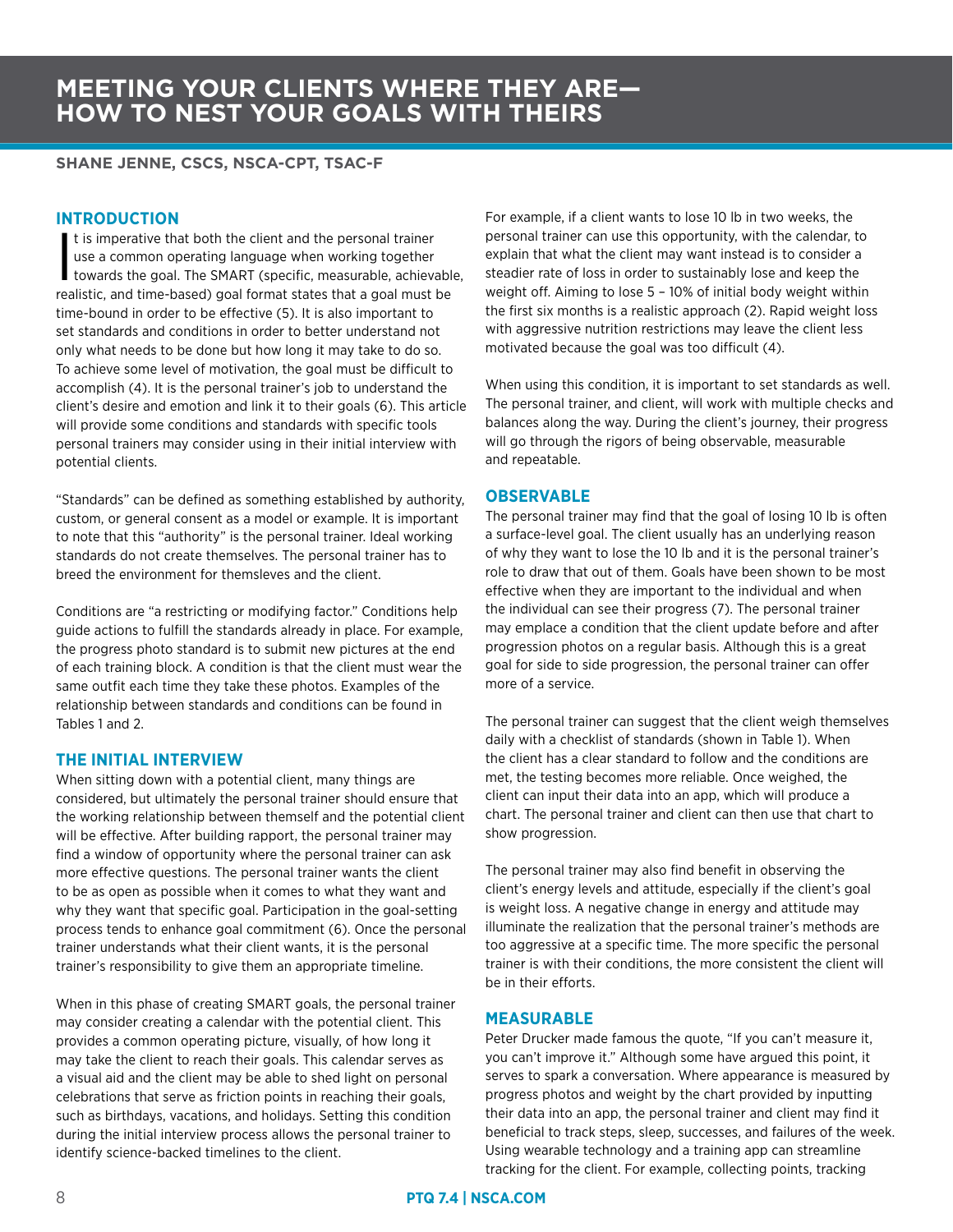#### **TABLE 1. EXAMPLES OF GOOD STANDARDS AND CONDITIONS**

| <b>STANDARDS</b>                                                                                                                     | <b>CONDITIONS</b>                                                                       |
|--------------------------------------------------------------------------------------------------------------------------------------|-----------------------------------------------------------------------------------------|
| The client will submit a progress photo at the end of each training<br>block to Google Drive no later than Monday morning at 9:00 am | Wear the same clothes                                                                   |
|                                                                                                                                      | Use the same camera                                                                     |
|                                                                                                                                      | Stand unflexed                                                                          |
|                                                                                                                                      | Keep the same distance away from the camera                                             |
|                                                                                                                                      | Use the same lighting                                                                   |
| The client will weigh themselves daily                                                                                               | Unfed                                                                                   |
|                                                                                                                                      | After using the restroom                                                                |
|                                                                                                                                      | Unclothed                                                                               |
|                                                                                                                                      | Make sure the scale is in the same spot every day                                       |
| The client will submit their weekly nutrition<br>logs on Friday no later than 9:00 pm                                                | Include pictures of MyFitnessPal© weekly macro breakdown                                |
|                                                                                                                                      | Include by-item summary of each meal                                                    |
|                                                                                                                                      | Must give written summary of challenges and<br>successes they faced throughout the week |

#### **TABLE 2. EXAMPLES OF BAD STANDARDS AND CONDITIONS**

| <b>STANDARDS</b>                                   | <b>CONDITIONS</b>          |
|----------------------------------------------------|----------------------------|
| The client will take progress pictures once a week | Be relaxed in your picture |
| The client will weigh themselves daily             | Step on a scale once a day |
| The client will log food                           | Use MyFitnessPal©          |

leaderboard ranking systems, awarding badges, and providing progress bars can motivate the client to continue to work hard to unlock more content (1).

Looking at the weight loss example, an increase in step volume and increasing non-exercise activity thermogenesis (NEAT) may lead to a positive change in the client's body weight. Tracking movement with wearable technology provides another progress bar that would be used as a tool for the client's success.

#### **REPEATABLE**

The creation of clear standards and conditions made readily available to both the personal trainer and client may help to steer the forward progression in a positive direction. The personal trainer and client must have a clear operating picture in order to effectively progress.

After stating the standards and conditions for the training block, the personal trainer must provide a list of priorities. When done correctly, this gives the client an action list. This action list will

enable the client to decisively focus their attention on a small list of tasks to complete for each given block referencing the personal trainer's standards and conditions. After the client completes each prioritized task to standard, the personal trainer will have more reliable metrics to use to make various alternations to further progress.

#### **ACCOUNTABILITY**

Once the client understands the personal trainer's programming system, they are ready to be introduced to the rest of your community. Many positive outcomes result from effective socialization (e.g., self-efficacy, performance, retention, perceived fit, satisfaction) (3). The common operating language and habits will be expressed further by others in the group. This reinforcement provides an environment for each client to share their successes and challenges they face and enables them to share their own tips and tricks they have found in order to curb failures and boost their successes. Together, as a group, the personal trainer and clients progress.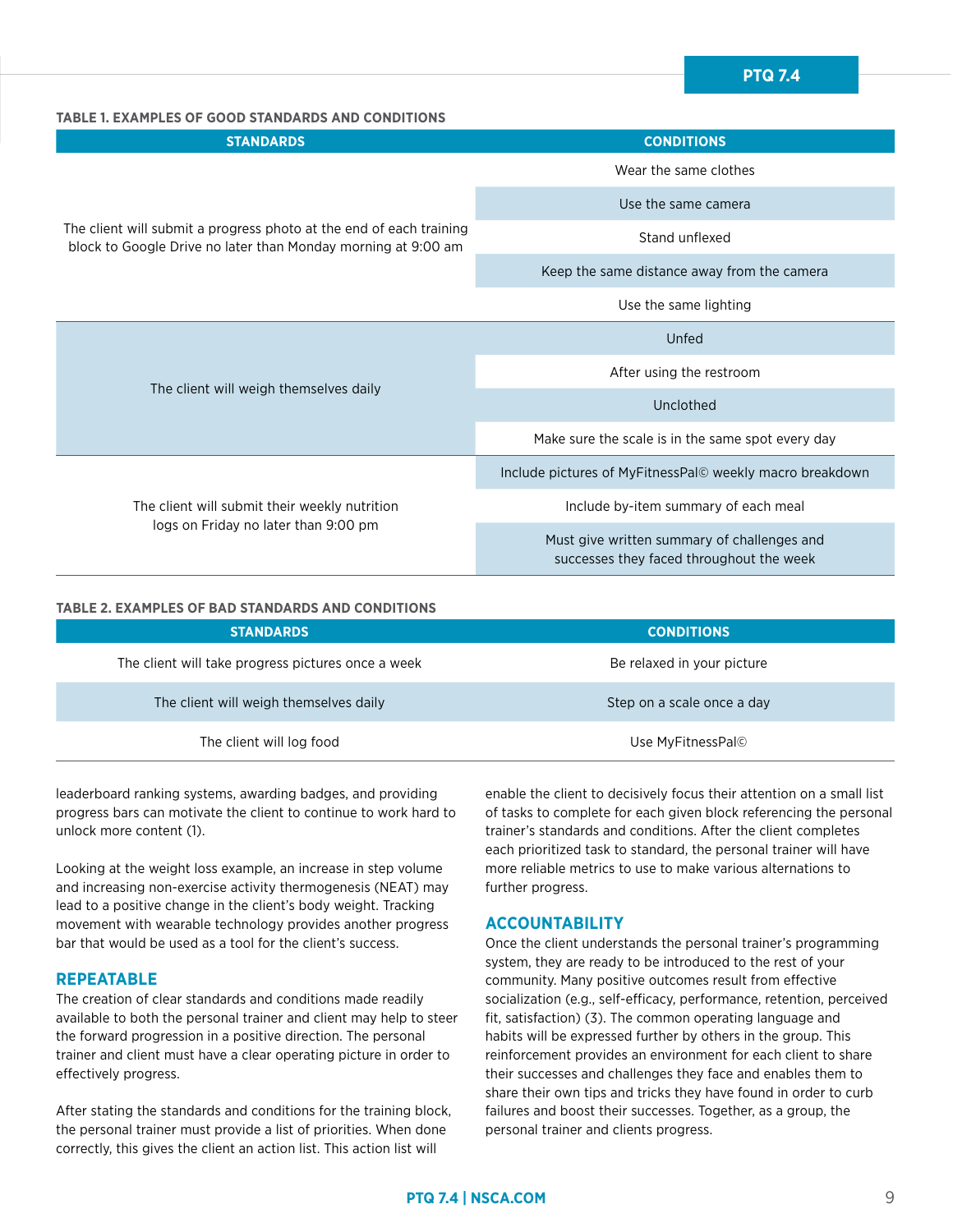#### **CONCLUSION**

It is an essential task that the personal trainer set conditions and standards early in the personal trainer-client rapport building process. This provides a clear operating picture for all clients enrolled in the program. The personal trainer and client must ensure each goal is time-bound and follows science-backed tactics and strategies. The personal trainer and client must have the ability to check progress with observable, measurable, and repeatable conditions at multiple checkpoints in multiple different ways within each training block.

#### **REFERENCES**

1. Jent, S, and Janneck, M. Using gamification to enhance user motivation in an online-coaching application for flexible workers. WEBIST 2016 – 12th International Conference on Web Information Systems and Technologies.

2. Koliaki, C, Spinos, T, Spinou, M, Maria-Eugenia, Brinia, M, Mitsopoulou, D, and Katsilambros, N, Defining the optimal dietary approach for safe, effective and sustainable weight loss in overweight and obese adults. *Healthcare* 6(3): 73, 2018

3. Klein, H, Polin, B, and Sutton, K. Specific onboarding practices for the socialization of new employees. *International Journal of Slection and Assessment* 2015.

4. Latham, G, and Locke, E. Self-regulation through goal setting. *Organizational Behavior and Human Decision Processes* 50: 212-247, 1991.

5. Lawlor, B, and Hornyak, M. Smart goals: How the application of smart goals can contribute to achievement of student learning. *Developments in Business Simulation and Experiential Learning* 39: 2012.

6. Lunenburg, F. Goal-setting theory of motivation. *International Journal of Management, Business, and Administration* 15(1): 2011.

7. Munson, S, and Consolvo, S. Exploring Goal-Setting, Rewards, Self-monitoring, and Sharing to Motivate Physical Activity. 2012 6th International Conference on Pervasive Computing Technologies for Healthcare (PervasiveHealth) and Workshops.

#### **ABOUT THE AUTHOR**

*Shane Jenne is a Certified Strength and Conditioning Specialist® (CSCS®) and National Strength and Conditioning Association (NSCA) Certified Personal Trainer® (NSCA-CPT®) through the NSCA, as well as an online personal trainer at shanejenne.com. He earned his Bachelor of Arts degree from Webster University and afterwards volunteered as a Strength and Conditioning Coach under the Head Strength and Conditioning Coach for the Webster University Athletics Department, Matt Saitz. Jenne is presently a 2nd Lieutenant Army Infantry Officer serving in Fort Bliss, TX. His work*